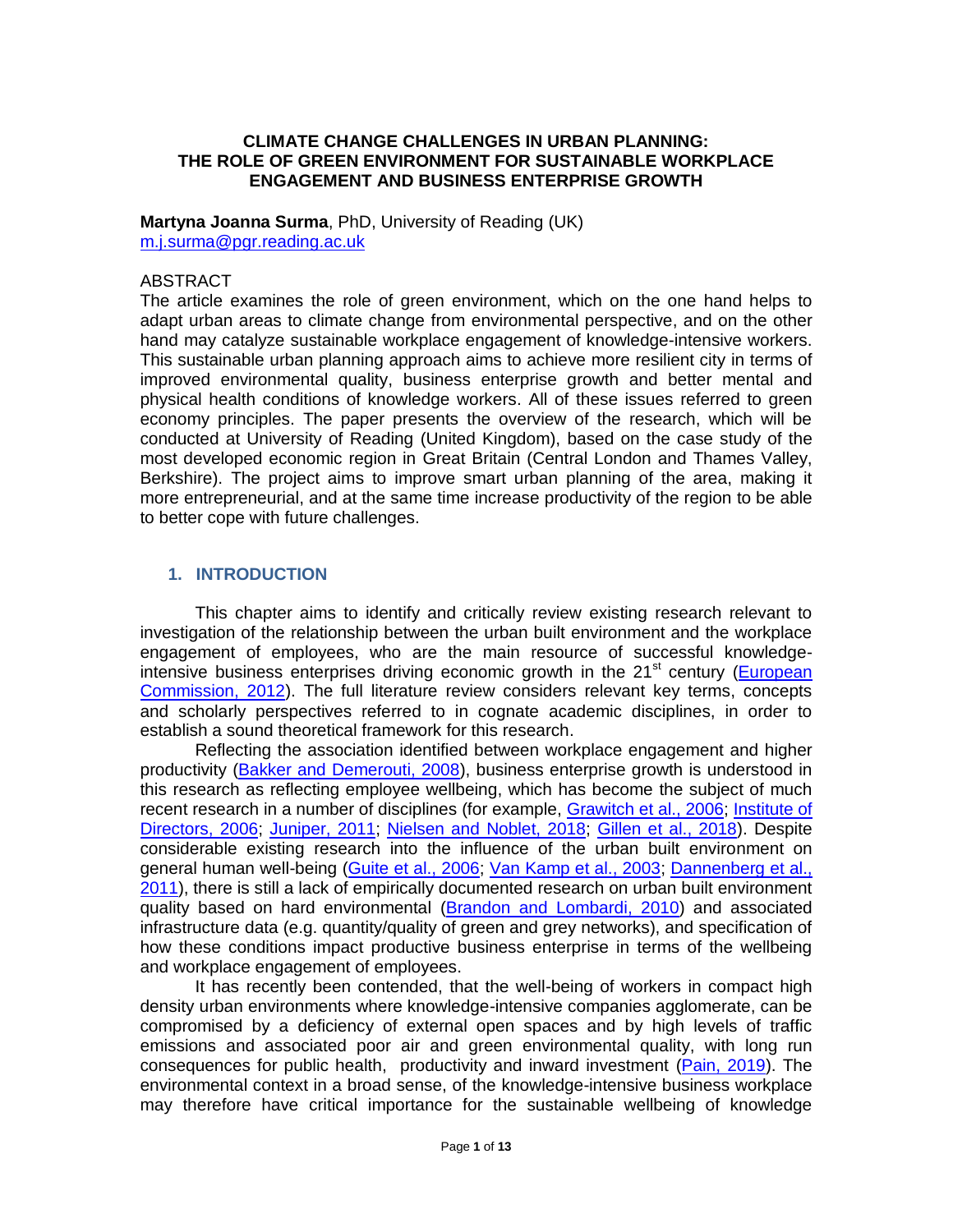workers, productive business enterprise and economic growth. However the current research mainstream on workplace health and well-being has long been focused only on the internal office environment [\(Mallawaarachchi et al., 2017;](#page-10-2) [Rashid and Zimring,](#page-11-0)  [2008\)](#page-11-0). The overarching objective and the dominant focus of the article intends to give specific attention to the *outdoor* urban environmental conditions that may influence the wellbeing and engagement of knowledge workers in two case study workplace environments in different urban settings.

# **Overall research aim:**

By providing new scientific insights into the quality of the urban environment with reference to the examples of knowledge-intensive companies located in two of the most economically successful business clusters in the United Kingdom (Central London and the Thames Valley, Berkshire), the research sets out to inform urban planning on specific environmental conditions that can support (and alternatively compromise) sustainable workplace engagement for the growth of productive business enterprise.

## **Main research questions:**

Research Question 1: What specific outdoor environmental conditions of the urban workplace impact the well-being and engagement of workers employed in knowledge-intensive business enterprise?

Research Question 2: What is the influence of specific business enterprise location on the quality of the urban knowledge-intensive workplace environment that is conducive to the engagement of employees?

## **Data required to inform these questions based on preliminary investigation:**

- To identify outdoor environmental conditions of urban built environment which may influence the wellbeing and workplace engagement of knowledge workers (RQ 1), hard secondary data from existing studies on environmental factors influencing human general health condition and well-being, e.g. air pollution, temperature, noise level etc., will be assessed using, for example, the United Kingdom data service (https://beta.ukdataservice.ac.uk/);
- to model the relationship between outdoor urban built environment conditions and workplace engagement (RQ 1 and RQ 2), behavioral insights into subjective knowledge worker experience of wellbeing and workplace engagement together with associated experiences of daily commuting, air quality, etc., will be surveyed through a series of linked qualitative and quantitative fieldwork interventions with the agreement of two selected knowledge-intensive companies and consent of their employees;
- to facilitate identification of the influence of specific business enterprise location on the quality of the outdoor urban workplace environment and the engagement of employees (RQ 2), the two knowledge-intensive companies to be the basis for the above field research, are located in different case study areas: Central London and the Thames Valley, Berkshire.

## **Unique contribution to academic knowledge of the research:**

The research aims to contribute new knowledge and understanding to existing academic literature by adding empirical insights into the relationship between urban environmental quality *external to the workplace*, and knowledge worker wellbeing and engagement which impacts the growth of productive business enterprise.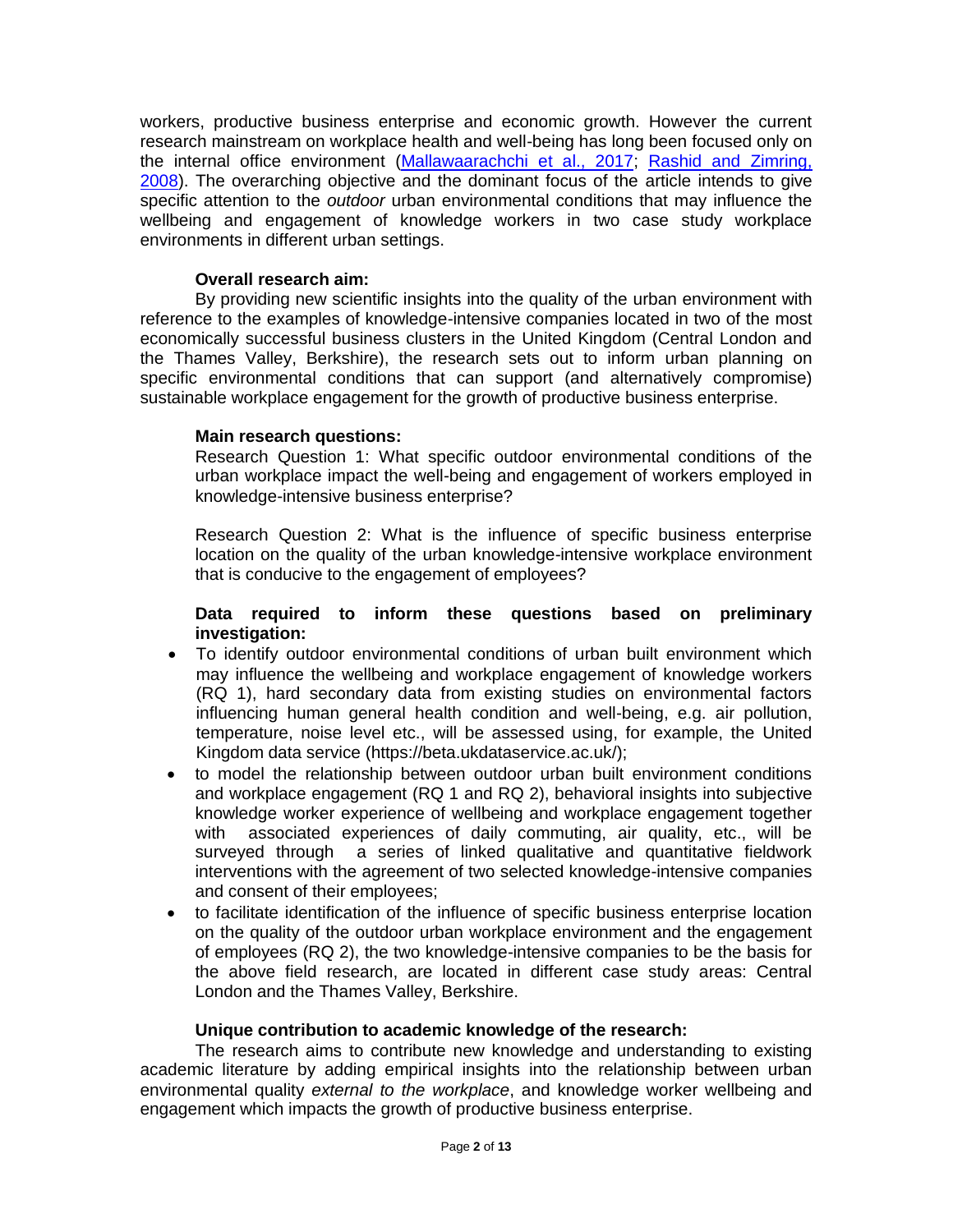The research is expected to provide a new perspective and new scientific insight into the relationship between urban planning which has an important role is shaping urban environmental quality, and business, where the concept of the 'built environment' is not limited to buildings per se. Whereas much previous research has focused on the internal space of commercial office real estate, external urban environmental quality conditions are likely to constitute missing/confounding variables in analysis of wellbeing and workplace engagement, and these will be the novel focus of the research.

The research is also expected to contribute to theoretical debate concerning the concept of 'green economic growth', defined by [UNEP \(2010\)](#page-11-1) as improving human wellbeing and social equity while significantly reducing environmental risks and economic scarcities (2010, pp. 418-19). Controversy surrounding the concept which attempts to bring sustainable development goals for economic growth and environmental sustainability into alignment (see for example, [Blowers and Pain, 1999;](#page-8-3) Wagner and [Schaltegger, 2002;](#page-12-1) [Hahnel, 2010;](#page-9-5) [Brand, 2012;](#page-8-4) [Kennet and Kamarudin, 2012;](#page-10-3) [ICC,](#page-9-6)  [2012\)](#page-9-6), is pertinent to the aim of this research to grow enterprise and *sustainable*  workplace engagement through better informed urban planning.

#### **Practical implications of the research:**

By shedding light on urban environmental conditions associated with knowledge worker wellbeing and engagement, the results of the research can be expected to inform decision-making of both public and private sector business actors that is relevant for the promotion of productive enterprise combined with a healthy environment. A potential research outcome is public sector planning and business investment in urban development and environmental improvements in locations where the ratio of workplace engagement will potentially be higher.

## **2. CONTEXT TO LITERATURE REVIEW - CITIES AND BUSINESS PRODUCTIVITY**

A large scholarly urban and economic geography literature has established the key role that specialised knowledge and innovation in city clustered business enterprises plays in generating positive externalities and spillovers [\(Barba Navaretti and Venables,](#page-7-1)  [2004\)](#page-7-1) and boosting Gross Domestic Productivity (GDP). [Jacobs \(1970\)](#page-9-7) saw innovative export-oriented 'new work' conducted by business enterprises as creating city economic vibrancy that spills over metropolitan boundaries to create economically vibrant regions. [Sassen \(1991,](#page-11-2) [1993\)](#page-11-3) developed this line of thinking, drawing to attention dual processes of the dispersal and concentration of knowledge-intensive financial and business 'Advanced Producer Services' (APS) enterprises providing services to 'Multi National Corporations' (MNCs) worldwide. She argued that these twin processes generate a select group of 'global cities' where command and control functions in global APS servicing global capital are densely clustered. Building on Sassen's global city thesis and in the context of late twentieth century advances in information and communications technologies, [Castells \(1996\)](#page-8-5) conceptualised information flows within the city located global APS networks, as interlinking cities globally at diverse geographical scales. Drawing on the foregoing thinking, [Scott \(2001\)](#page-11-4) contended that the high connectivity in multi-scale knowledge and innovation rich business networks of dense global cities, is leading to the emergence of extensive 'global city regions' with superior commanding roles in the twenty first century interlinked world economy.

Numerous authors within this interdisciplinary literature, have emphasised that innovation and flows of information, and interactions within and between knowledge-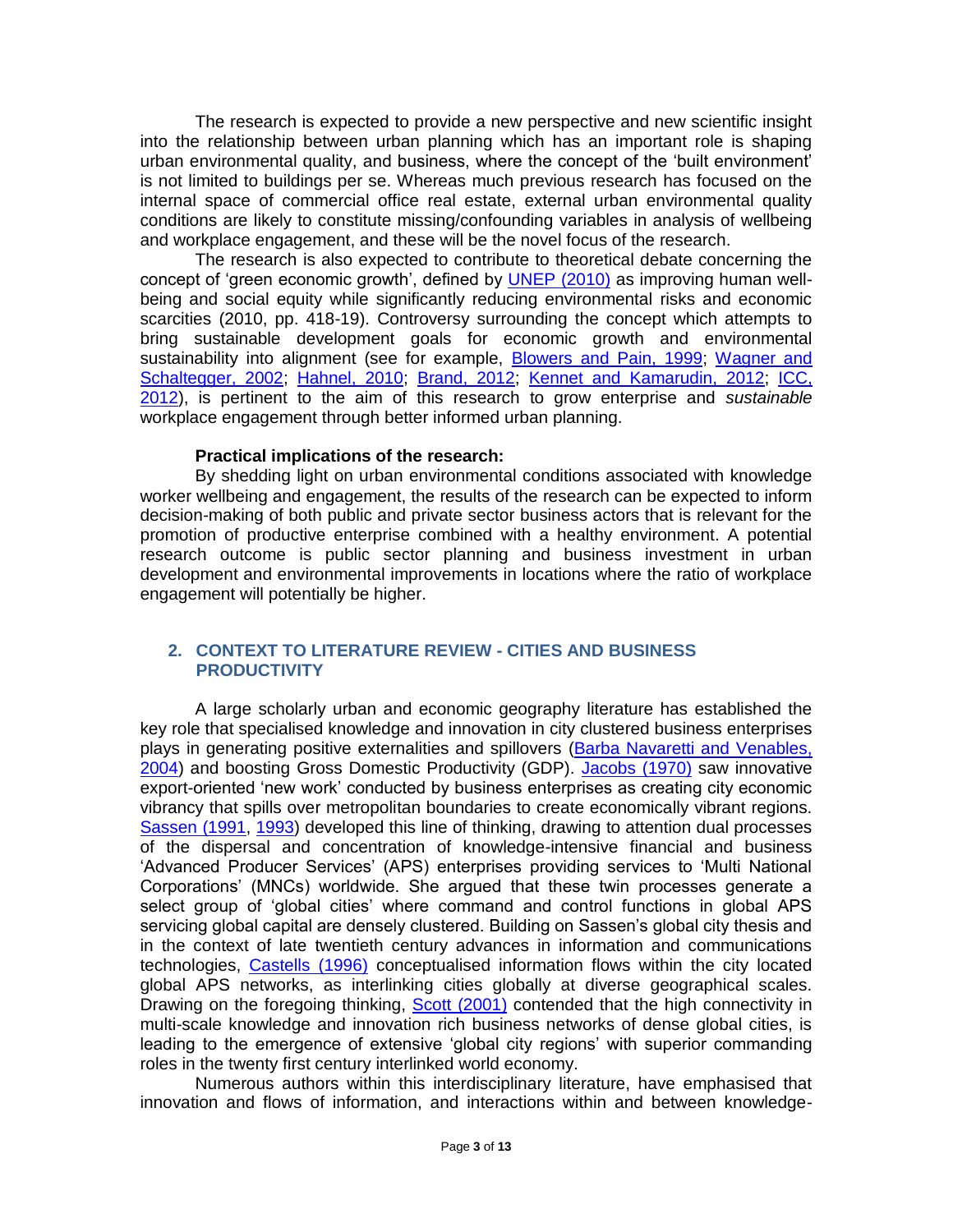intensive, business enterprises, not only contributes to the development of agglomerated expert urban labour pools but also diffuses high-value know-how and technologies within densely developed cities and regions [\(Anderson, 1990;](#page-7-2) [Barro, 1991;](#page-7-3) [Mahroum et al.,](#page-10-4)  [2008\)](#page-10-4). Unlike primary and secondary sector industries, for these knowledge-based enterprises, the talent, knowledge and work engagement of their specialised human resources is their capital [\(Taylor et al., 2003;](#page-11-5) [Pain and Van Hamme, 2014;](#page-11-6) Schaufeli and [Salanova, 2007;](#page-11-7) [Bakker and Demerouti, 2008\)](#page-7-0). However, a recent global quantitative study of 63 leading business cities found a risk to the health, well-being and functioning of urban workers and residents associated with high density development. In a recent study of 63 cities, densely developed compact urban form has been shown to be beneficial for synergies between specialised labour supply, financial business service (APS) enterprises agglomeration economies, and innovation, for reduced carbon emissions per capita, and for real estate investment capital flows and returns that are critical for cities to service global capital [\(Pain et al., 2018\)](#page-10-5). The study calls for further empirical research to inform appropriate urban and regional spatial planning measures to take into account density risks - loss of urban open space and deterioration of green environmental quality which offset pollution from emissions, impacting air quality and global warming [\(Pain, 2019\)](#page-10-1). As [Cheshire, 2016](#page-8-5) observed, 'Enhancing the built environment cannot promote prosperity or happiness in itself – but can if it improves people's lives or productivity and is critical in helping cities deliver welfare and productivity more effectively' (https://www.thebritishacademy.ac.uk/blog/bigger-citiesare-more-productive-higher-cost-what-policy-could-do-doesn%E2%80%99t). In consequence, this PhD research focuses on the space external to the densely developed knowledge-intensive urban workplace and will shed new light on current research on internal office space, affecting worker health and engagement [\(Miller et al.,](#page-10-6)  [2009;](#page-10-6) [Vischer, 2007;](#page-12-2) [Erlich and Bichard, 2008\)](#page-8-6).

The research aims to investigate these urban density related environmental risks specifically in relation to the engagement of workers in knowledge-intensive, innovative business enterprises. The research will take the densely clustered City of London and the adjacent Thames Valley, Berkshire, which comprise the most highly connected global city region in the world, as an example due to their agglomeration of cutting-edge international APS and linked high-technology, specialized workers [\(Taylor et al., 2006;](#page-11-8) [Pain et al., 2018\)](#page-10-5)

Two main areas of relevant literature are selected for attention in this summary review:

1) Green environment literature (relevant to space external to offices in densely developed cities);

2) Workplace engagement literature (relevant to knowledge work and productivity).

### **2.1. GREEN ENVIRONMENT**

Authoritative forecasts by reputed international agencies, predict that the worldwide urban concentration of productive business, coupled with rural to urban migration, will continue during the twenty first century, leading to an urban world demography with workplaces clustered in cities [\(UNDESA, 2015;](#page-11-9) [World Bank, 2013\)](#page-12-3). This phenomenon has been found to reduce carbon emissions per capita but to increase total emissions [\(Christen, 2014;](#page-8-7) [Kellett et al., 2013\)](#page-9-8) in large, dense cities. Together with other urban emissions, such as particulates and nitrous oxide, there are negative impacts on the urban natural environment, human health and the wider planetary ecosystem [\(Millennium Ecosystem Assessment, 2005\)](#page-10-7). The horizontal and vertical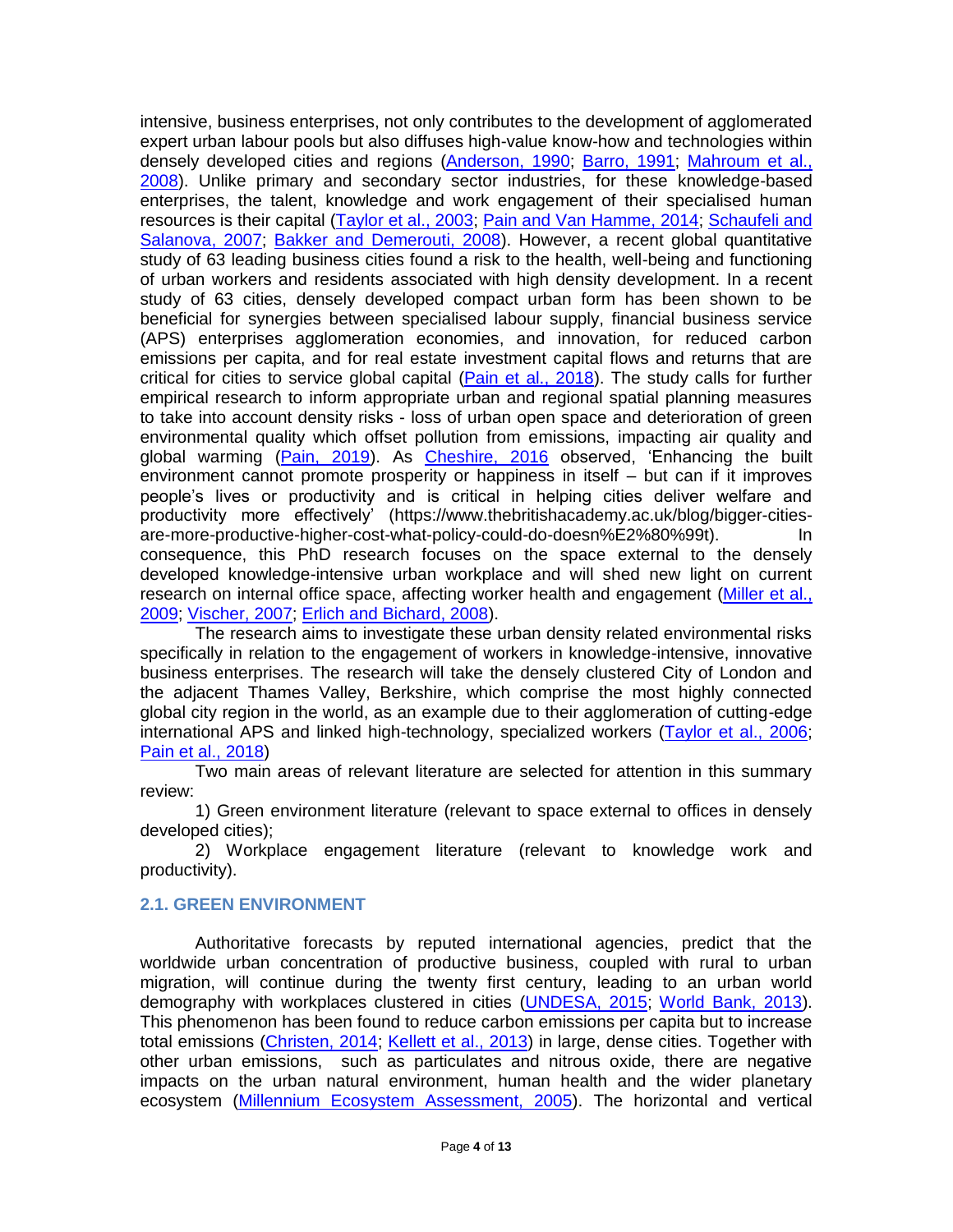transportation of emissions across space results in high levels of air pollution in dense urban locations which are places where large numbers of knowledge workers are employed [\(Barlow et al., 2017;](#page-7-4) [Pain et al., 2018\)](#page-10-8) and where knowledge is the vital resource for advanced economies [\(Van Winden et al., 2013\)](#page-12-4). Therefore, a holistic and smart approach to urban planning has been called for to ensure that cities are developed according to the established environmental knowledge [\(Pearson et al., 2014;](#page-11-10) [Beatley,](#page-7-5)  [2011\)](#page-7-5), taking into consideration wellbeing and happiness as well as the new urban knowledge economy paradigm [\(UN, 2012\)](#page-11-11). The relationship between urban infrastructure, productivity and environment has been highlighted in the recent United Kingdom Industrial Strategy as a foundation for productivity to transform future economy of the UK through ideas, people, infrastructure, business environment and places [\(HM](#page-9-9)  [Government, 2017\)](#page-9-9). The research will build on this nexus and contribute to existing research on this topic.

There is much ongoing research regarding the concept of knowledge-based urban development [\(Knight, 1995;](#page-10-8) [Yigitcanlar et al., 2008;](#page-12-5) [Carrillo et al., 2014\)](#page-8-8), focused on making cities more competitive, livable and globally oriented (Sarimin and Yigitcanlar, [2012\)](#page-11-12); however, existing conceptualisation does not incorporate a focus on the environmental quality of the urban realm, which is to be investigated in the research, as an underlying contributor. Yet, environmental literature indicate, that health and wellbeing of knowledge workers that result from environmental conditions, should be one of the main priorities of knowledge-based development. Moreover, ensuring the environmental quality of large cities also seems necessary from the perspective of literature proposing a green economy to limit urban and global environmental and climate change. This research gap, will be investigated in the research based on empirical study and an insightful contribution to theory.

Despite being a contested topic, many authors consider sustainable urban form as compact high density development [\(Williams et al., 2000,](#page-12-6) [Neuman, 2005\)](#page-10-9), which is representative also of knowledge-intensive business agglomeration and high property and land values. However, whether compact, high density urban form is synonymous with 'good density' requires quantitative and qualitative consideration (Clark and Moir, [2015,](#page-8-9) [ULI, 2018\)](#page-11-13) of the quality of the urban built and natural environment which impact the wellbeing of knowledge workers as well [\(Pain et al., 2018\)](#page-10-5). The research will apply both of these methods to measure, for example, how knowledge-intensive workers function and behave (e.g. walking, cycling, using public transport etc.) in a dense urban location and how this influences their self-assessed wellbeing and workplace engagement. The study will investigate the research gap regarding density of urban form, wellbeing and sustainable workplace engagement experienced by a sample of knowledge workers. The findings resulting from the research observations are expected to lead to better understanding of the connection between 'good density' and a green economy in the context of knowledge workers.

Research conducted at Stanford University has documented the positive impact of walking on creative thinking [\(Oppezzo and Schwartz, 2014\)](#page-10-10). However existing findings on urban characteristics associated with good density on found a lack of existing empirical data on the quality of walkable urban open spaces [\(Pain et al., 2018\)](#page-10-5). The positive impact of the natural environment on a city's sustainability has been broadly documented, but providing quantitative evidence of the economic benefits of urban green spaces has thus far proved challenging. Proximity to open green spaces has been found to influence housing real estate market prices [\(Gomez et al., 2010\)](#page-9-10) and a network of green spaces has been shown to play significant role in ecosystem services [\(Konijnendijk et al., 2013\)](#page-10-11). Moreover, green infrastructure is crucial for sustainable urban drainage systems and climate change mitigation, which has meaningful economic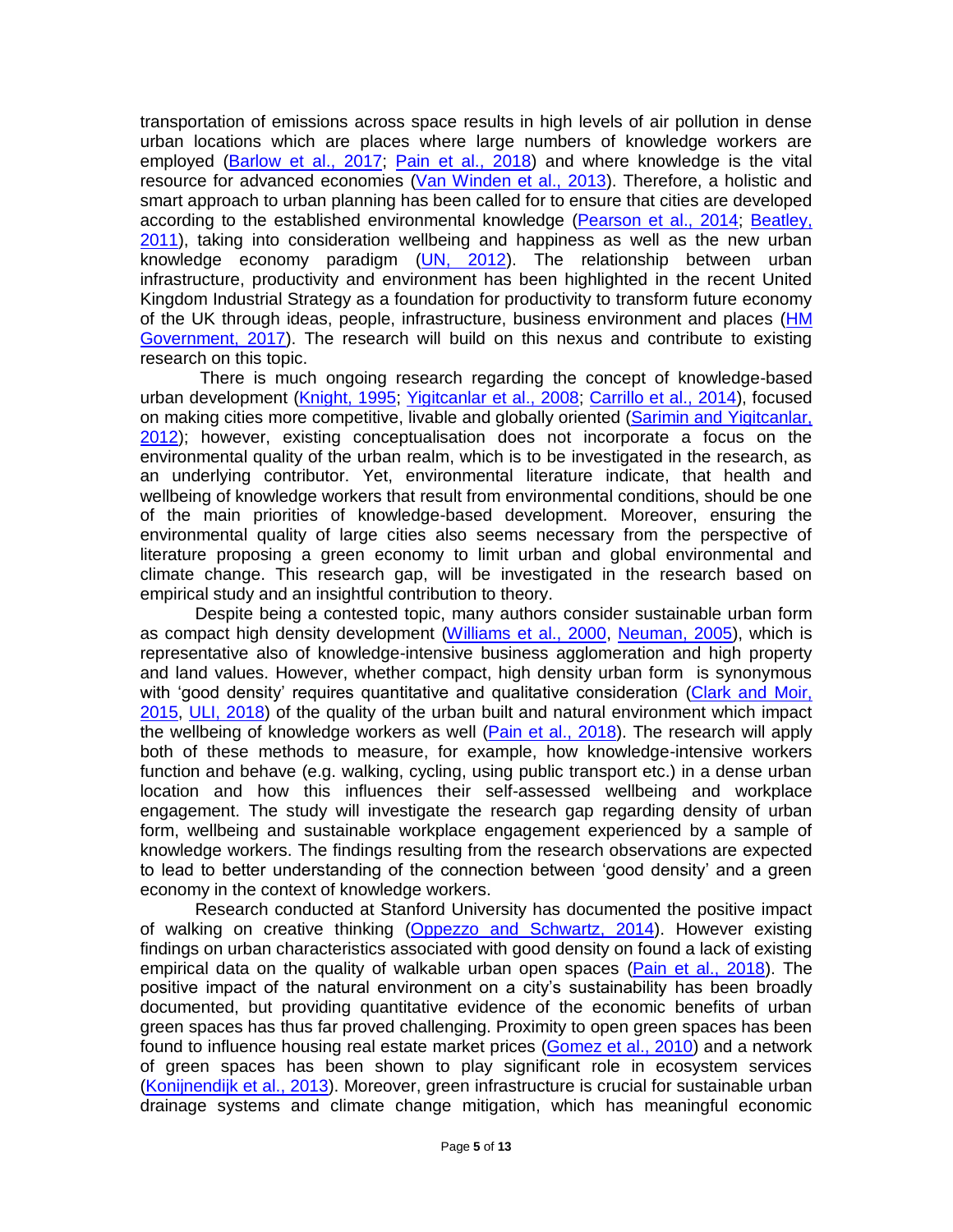benefits at a city scale [\(Merriam, 2010\)](#page-10-12) and minimizes urban heat island effects on a district scale [\(Bo-ot et al., 2012\)](#page-8-10). The monetary value of green infrastructure has been recognized [\(The City of New York, 2010\)](#page-11-14). As noted by [Milani \(2000\),](#page-10-13) green environment is therefore contended to be an integral part of a green economy. Therefore, the research will add a new business perspective to existing literature relevant to green economy conceptualization by investigating the relationship between the urban environment and sustainable workplace engagement. The literature reviewed demonstrates that there is a void of research on this aspect of green economic growth, and the results may potential have a significant impact on smart urban planning.

The importance of connectivity and high-quality smart transport systems have been also highlighted in research by [Esmaeilpoorarabi et al. \(2018\).](#page-8-11) [Brandon and](#page-8-2)  Lombardi (2010) among others, noted that connectivity in terms of communications remains critical in the global economy (e.g. air, high-speed trains, ICT). An example of incorporating blue infrastructure into urban transport planning, e.g. ferry systems operating along urban waterfronts, exemplify how urban interventions may promote environmental and human wellbeing whilst, at the same time, contributing the urban economy [\(Camay et al., 2012\)](#page-8-12). The research will include examination of current communication configurations in the South East of England within and between Central London and the Thames Valley case study areas in relation to traffic emissions. This aspect of the field research task will address a research gap concerning how the geographical location of business hubs impacts air quality through present communication modes and also influences locally experienced knowledge worker wellbeing and engagement.

## **2.2. WORKPLACE ENGAGEMENT**

The topic of employee engagement has been subject to the attention of many authors. Both 'grey' and academic literatures have linked better employee and organizational outcomes with financial success [\(Baumruk, 2004;](#page-7-6) [Harter et al., 2002;](#page-9-11) [Richman, 2006\)](#page-11-15), as well as organizational competitive advantage [\(Macey et al., 2009\)](#page-10-14). Many definitions of engagement are cited in the literature. For example, [Kahn \(1990\)](#page-9-12) defined personal engagement as 'the harnessing of organization members' selves to their work roles; in engagement, people employ and express themselves physically, cognitively, and emotionally during role performances' (p.694). [Schaufeli et al. \(2002\)](#page-11-16) defined engagement as 'a positive, fulfilling, work-related state of mind that is characterized by vigor, dedication, and absorption' (p.74). It has been reported, that substantial lack of engagement leads to lower productivity of organizations [\(Johnson,](#page-9-13)  [2004\)](#page-9-13). As noted by [Saks \(2006\),](#page-11-17) there is a growing need for understanding of how to promote employee engagement. There are currently two scientific mainstreams which try to provide answers to this question.

The first scientific mainstream evolved in the social science literature, which focuses on office social environment and psychosocial factors that affect job performance (how workers interact and behave with each other), and where 'engagement' per se is understood as a result of managerial processes. According to this type of research the company itself is a driver of employee engagement and productivity [\(Irvine, 2009,](#page-9-14) [Bakker and Demerouti, 2008,](#page-7-0) [Anitha, 2014\)](#page-7-7). The factors determining employee engagement are, for example, work environment (understood as social rather than physical environment), leadership, team and co-worker training and career development, compensation, organizational policies and workplace wellbeing. As noted by [Brinkley et al. \(2010\),](#page-8-13) employers can influence employee wellbeing through provision of healthy lifestyle choices (e.g. gym membership, healthy canteen food).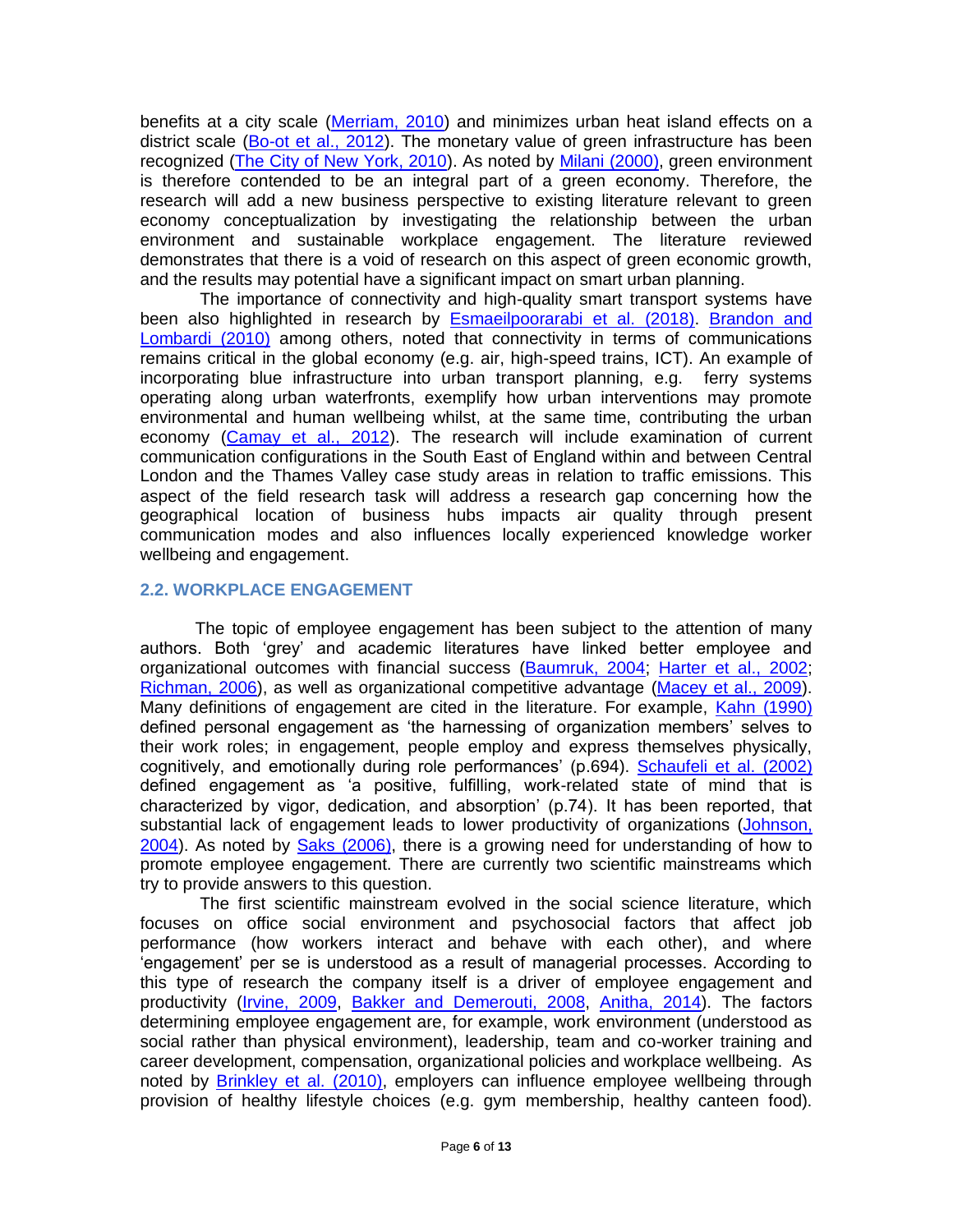However, according to this approach, 'engagement' is 'being managed' within the internal physical working environment. As noted by [May et al. \(2004\),](#page-10-15) 'engagement is important for managers' (p.14).

The present research will investigate the relevance of engagement for the attention of urban planning and business investment but, in the light of evidence on potential associations between employee engagement, well-being and external environmental conditions, the research aims to identify physical factors external to office space, which may influence knowledge workers' wellbeing, engagement and performance. It therefore draws on environmental research to explore how current public and private sector thinking might take into consideration the relationship between sustainable workplace engagement and environmental characteristics and quality of the urban realm to impact business enterprise growth. The research continues the debate on green economic growth by carrying out empirical investigations to identify important drivers of sustainable workplace engagement of knowledge workers in terms of the external physical environmental factors and how their significance is perceived. Therefore, empirical methods used in applied sciences will assist the development of new insights in this field, as traditionally researched through a social sciences lens.

The second scientific mainstream regarding engagement is based on research on 'green' buildings and environmental factors influencing internal office working space. This is an outcome of growing interest in the general health and wellbeing of the workforce, which has been identified as an important issue for the knowledge economy because it reduces costs of employers and society and can lead to increased productivity [\(Brinkley et al., 2010\)](#page-8-13). Many scholars have studied the quality of the internal physical office environment (office design and the physical qualities of the building) and how these impact employee job performance [\(Wyon, 2004;](#page-12-7) [Kwallek et al., 2007;](#page-10-16) [Clements-Croome, 2004;](#page-8-14) [Vischer, 2007;](#page-12-2) [Kegel, 2017;](#page-9-15) [Chan et al., 2007;](#page-8-15) [Chadburn et](#page-8-16)  [al., 2017;](#page-8-16) [Feige et al., 2013\)](#page-8-17). The internal office environment is assessed according to physical environmental factors (e.g. ventilation, natural/artificial lighting, heating) and design factors (e.g. ergonomic furniture), which impact mental health and physical states of wellbeing and general job performance. Findings from this stream of research are being applied in the real estate industry worldwide (specifically via the green buildings sector which calls for Energy Star-labeled or LEED-certified investments), which is concerned with developing a healthy working environment in order to reduce sick leave and improve the overall performance of knowledge workers. In such studies, the internal office environment is indeed a driver of increased productivity in the knowledge-intensive sector. However, the proposed research will provide insights into the external office working environment and how this impacts workplace engagement. Tin addressing this research gap that is waiting to be filled, the research takes into consideration the external environmental quality of the urban work space and will highlight key issues for public sector urban planning and commercial real estate investment. The findings will shed new light on the potential role of urban planning in promoting workplace engagement in a more holistic way and on the potential role of business enterprise in promoting 'green growth'. The research will therefore fill the present void in studies on green economic growth in its broadest sense [\(Milani, 2000\)](#page-10-13).

## **3. CONCLUSIONS**

In light of the present state of knowledge and understanding on the link between wellbeing of the knowledge workforce and its relevance for engagement, further research is necessary to identify specific urban adaptations that will be conducive not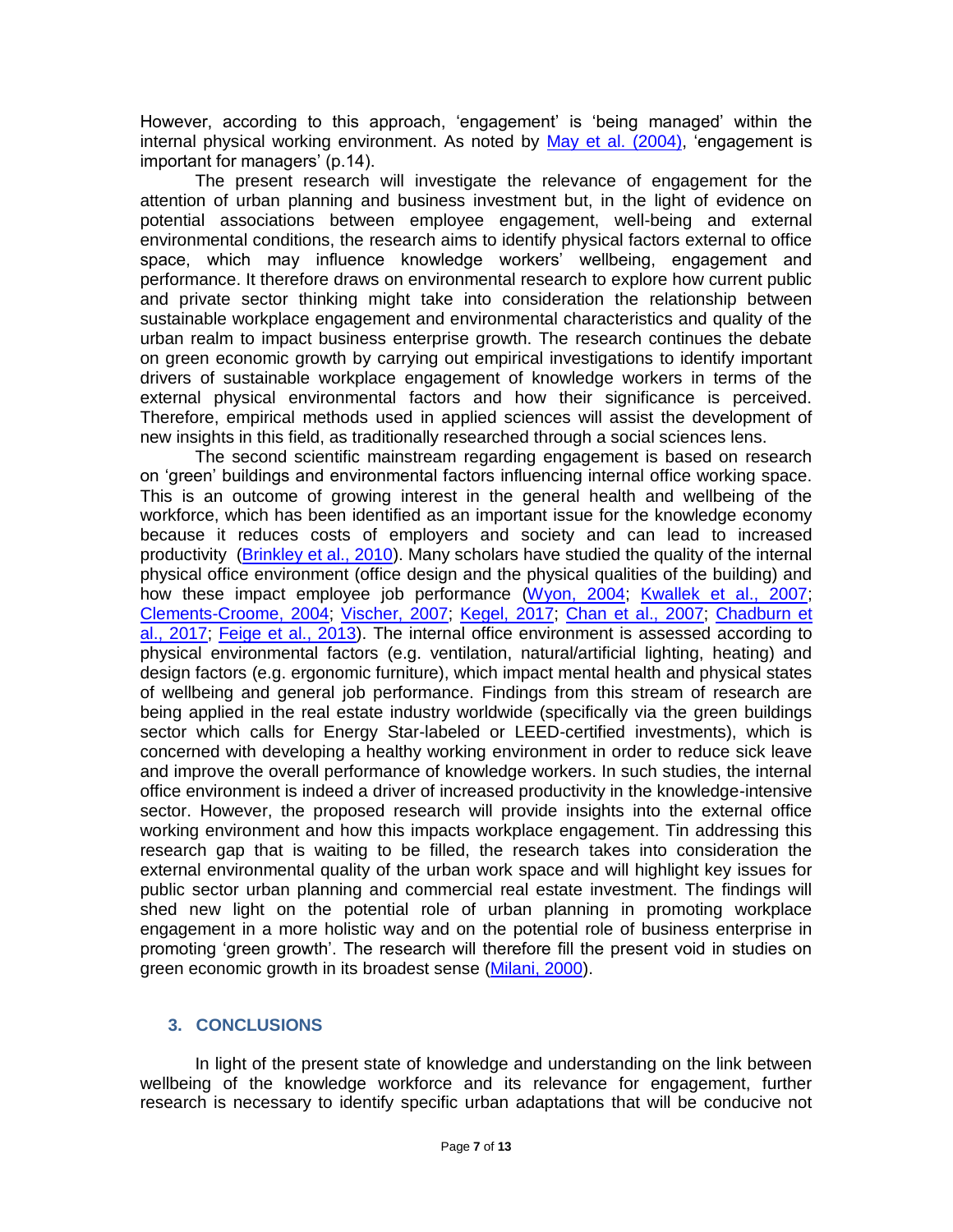only to sustainable human wellbeing but to productive business enterprise. The literature reviewed demonstrates that workplace engagement is now regarded as an important driving force of productivity and that it is a subject of growing interest of business enterprises, real estate companies and researchers in the social sciences and health fields. However, it can be observed, that existing studies focus on the internal office environment, which is understood both as a social and a physical environment. There currently exists very little empirical work on how the conditions of the external office environment can enhance or reduce employee wellbeing and engagement and on planning and investment interventions that could foster both wellbeing and productive business enterprise. This is the research gap, upon which will the research be focused in two different case study locations. Theoretically, the research will also contribute to academic discourse in the literature on the conceptualization of green economic growth by providing a more holistic understanding of a green economy where the urban environment outside the office, can enhance sustainable productive work and enterprise through better informed public and private sector urban planning and investment decision-making.

The overarching hypothesis is that the external environment which is shaped by private sector investment and urban planning, can be a key driver of knowledge worker wellbeing and productive engagement, also benefiting an urban green economy (understood as better environmental quality and higher level job performance) in a more holistic way. If this hypothesis is defended, environmental quality considerations should be embedded within broader city planning and business investment priorities in order to better address future urban challenges for healthy knowledge workers and productive enterprise and growth.

## **4. REFERENCES**

- <span id="page-7-2"></span>ANDERSON, D. 1990. Investment and economic growth. *World Development,* 18**,** 1057- 1079.
- <span id="page-7-7"></span>ANITHA, J. 2014. Determinants of employee engagement and their impact on employee performance. *International journal of productivity and performance management,* 63**,** 308.
- <span id="page-7-0"></span>BAKKER, A. B. & DEMEROUTI, E. 2008. Towards a model of work engagement. *Career development international,* 13**,** 209-223.
- <span id="page-7-1"></span>BARBA NAVARETTI, G. & VENABLES, A. J. 2004. Host country effects: conceptual framework and the evidence. *In:* BARBA NAVARETTI, G. & VENABLES, A. J. (eds.) *Multinational Firms in the World Economy.* Princeton and Oxford: Princeton University Press.
- <span id="page-7-4"></span>BARLOW, J., BEST, M., BOHNENSTENGEL, S. I., CLARK, P., GRIMMOND, S., LEAN, H., CHRISTEN, A., EMEIS, S., HAEFFELIN, M. & HARMAN, I. N. 2017. Developing a research strategy to better understand, observe, and simulate urban atmospheric processes at kilometer to subkilometer scales. *Bulletin of the American Meteorological Society,* 98**,** ES261-ES264.
- <span id="page-7-3"></span>BARRO, R. J. 1991. Economic growth in a cross section of countries. *The quarterly journal of economics,* 106**,** 407-443.
- <span id="page-7-6"></span>BAUMRUK, R. 2004. The missing link: the role of employee engagement in business success. *Workspan,* 47,11.
- <span id="page-7-5"></span>BEATLEY, T. 2011. *Biophilic cities: integrating nature into urban design and planning,*  Washington, DC, Island Press.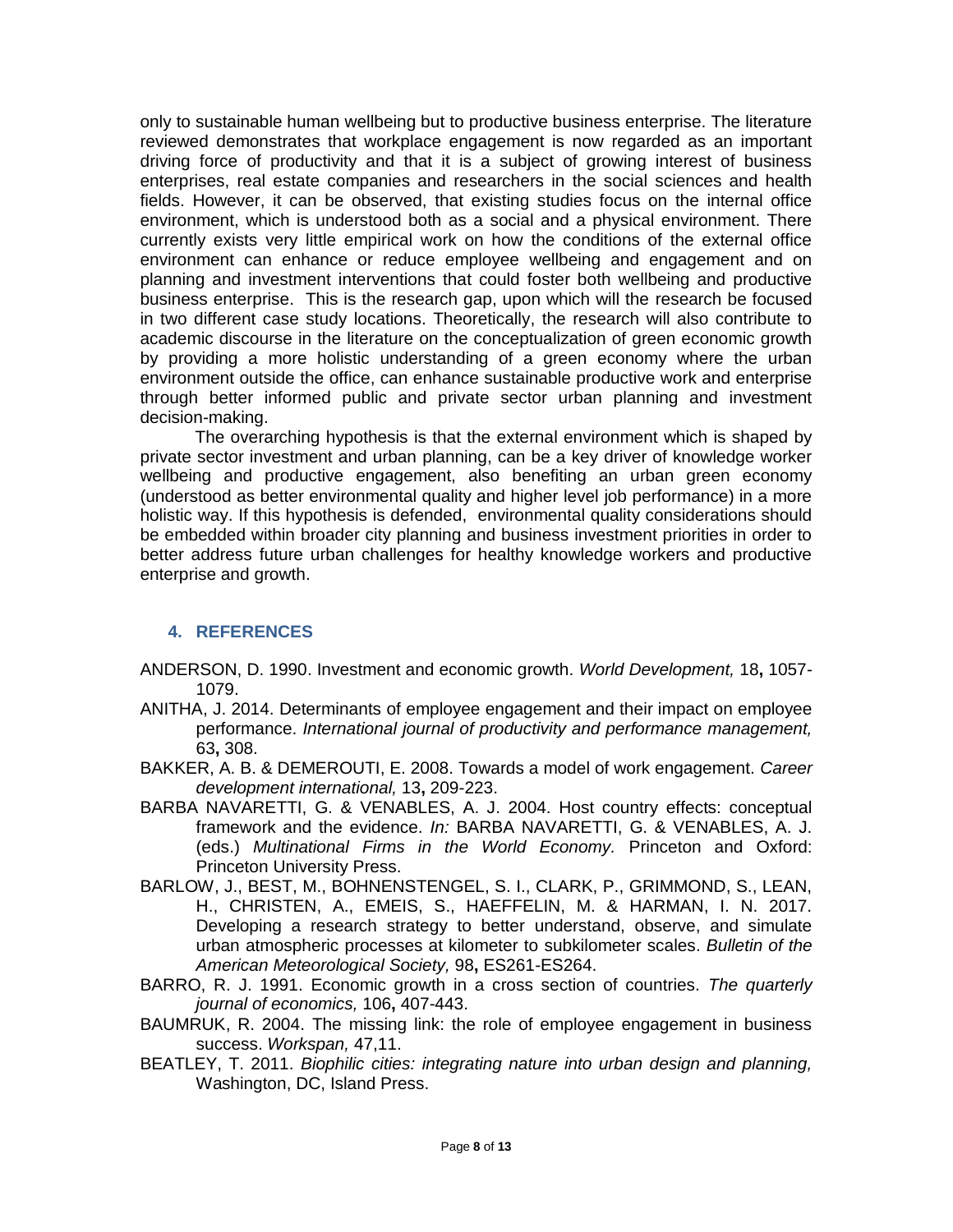- <span id="page-8-3"></span>BLOWERS, A. & PAIN, K. 1999. The Unsustainable City? . *In:* PILE, S., BROOK, C. & MOONEY, G. (eds.) *Understanding Cities: Unruly Cities? Order/Disorder.* London: Routledge.
- <span id="page-8-10"></span>BO-OT, L. M., WANG, Y.-H., CHIANG, C.-M. & LAI, C.-M. 2012. Effects of a green space layout on the outdoor thermal environment at the neighborhood level. *Energies,* 5**,** 3723-3735.
- <span id="page-8-4"></span>BRAND, U. 2012. Green economy–the next oxymoron? No lessons learned from failures of implementing sustainable development. *GAIA-Ecological Perspectives for Science and Society,* 21**,** 28-32.
- <span id="page-8-2"></span>BRANDON, P. & LOMBARDI, P. 2010. *Evaluating sustainable development in the built environment,* Chichester, West Sussex, John Wiley & Sons.
- <span id="page-8-13"></span>BRINKLEY, I., FAUTH, R., MAHDON, M. & THEODOROPOULOU, S. 2010. Is knowledge work better for us? Knowledge workers, good work and wellbeing. A Knowledge Economy Programme Report. London: The Work Foundation.
- <span id="page-8-12"></span>CAMAY, S., ZIELINSKI, E. & ZARANKO, A. 2012. New York City's East River Ferry:Expanding Passenger Ferry Service and Stimulating Economic Development in the New York City Region. *Transportation Research Record,* 2274**,** 192-200.
- <span id="page-8-8"></span>CARRILLO, F. J., YIGITCANLAR, T., GARCÍA, B. & LÖNNQVIST, A. 2014. *Knowledge and the City: Concepts, Applications and Trends of Knowledge-Based Urban Development*, Taylor & Francis.
- <span id="page-8-5"></span>CASTELLS, M. 1996. *The information age: Economy, society, and culture. Volume I: The rise of the network society,* Chichester, West Sussex, Wiley-Blackwell.
- <span id="page-8-16"></span>CHADBURN, A., SMITH, J. & MILAN, J. 2017. Productivity drivers of knowledge workers in the central London office environment. *Journal of Corporate Real Estate,* 19**,** 66-79.
- <span id="page-8-15"></span>CHAN, J. K., BECKMAN, S. L. & LAWRENCE, P. G. 2007. Workplace design: A new managerial imperative. *California Management Review,* 49**,** 6-22.
- <span id="page-8-7"></span>CHRISTEN, A. 2014. Atmospheric measurement techniques to quantify greenhouse gas emissions from cities. *Urban Climate,* 10**,** 241-260.
- <span id="page-8-9"></span>CLARK, G. & MOIR, E. 2015. Density: drivers, dividends and debates. London: Urban Land Institute.
- <span id="page-8-14"></span>CLEMENTS-CROOME, D. 2004. *Intelligent buildings: design, management and operation,* London, Thomas Telford.
- <span id="page-8-1"></span>DANNENBERG, A., FRUMKIN, H. & JACKSON, R. J. 2011. *Making healthy places: Designing and building for health, well-being and sustainability. ,* Washington, DC, Island Press.
- <span id="page-8-6"></span>ERLICH, A. & BICHARD, J.-A. 2008. The welcoming workplace: designing for ageing knowledge workers. *Journal of Corporate Real Estate,* 10**,** 273-285.
- <span id="page-8-11"></span>ESMAEILPOORARABI, N., YIGITCANLAR, T. & GUARALDA, M. 2018. Place quality in innovation clusters: An empirical analysis of global best practices from Singapore, Helsinki, New York, and Sydney. *Cities,* 74**,** 156-168.
- <span id="page-8-0"></span>EUROPEAN COMMISSION. 2012. *Knowledge-intensive (business) services in Europe*  [Online]. Brussels: European Commission. Available: [https://ec.europa.eu/research/innovation](https://ec.europa.eu/research/innovation-union/pdf/knowledge_intensive_business_services_in_europe_2011.pdf)[union/pdf/knowledge\\_intensive\\_business\\_services\\_in\\_europe\\_2011.pdf.](https://ec.europa.eu/research/innovation-union/pdf/knowledge_intensive_business_services_in_europe_2011.pdf) [Accessed 29.06.2019].
- <span id="page-8-17"></span>FEIGE, A., WALLBAUM, H., JANSER, M. & WINDLINGER, L. 2013. Impact of sustainable office buildings on occupant's comfort and productivity. *Journal of Corporate Real Estate,* 15**,** 7-34.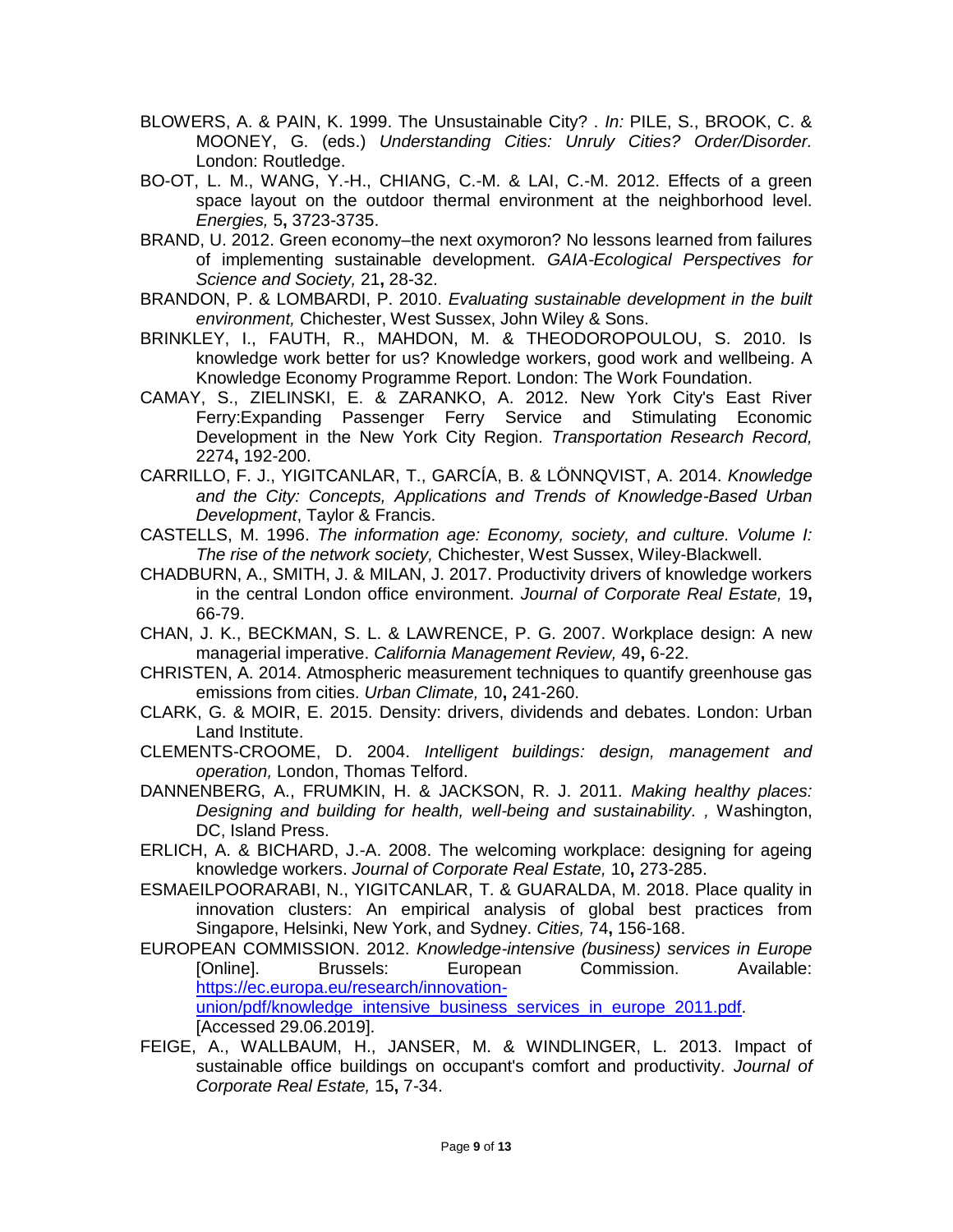- <span id="page-9-3"></span>GILLEN, N., JEFFERY, H., HERMANS, C., VERHEES, R., LOUTH, M., BARRETT, D. & BOTT, R. 2018. People, performance and place: How using perceptive and cognitive data can create inspiring and collaborative workspaces that enable growth and innovation. *Corporate Real Estate Journal,* 8**,** 118-135.
- <span id="page-9-10"></span>GOMEZ, F., JABALOYES, J., MONTERO, L., DE VICENTE, V. & VALCUENDE, M. 2010. Green areas, the most significant indicator of the sustainaility of cities: research on their utility for urban planning. *Journal of Urban Planning and Development,* 137**,** 311-328.
- <span id="page-9-0"></span>GRAWITCH, M. J., GOTTSCHALK, M. & MUNZ, D. C. 2006. The path to a healthy workplace: a critical review linking healthy workplace practices, employee wellbeing, and organizational improvements. *Consulting Psychology Journal: Practice and Research,* 58**,** 129-147.
- <span id="page-9-4"></span>GUITE, H., CLARK, C. & ACKRILL, G. 2006. The impact of the physical and urban environment on mental well-being. *Public health,* 120**,** 1117-1126.
- <span id="page-9-5"></span>HAHNEL, R. 2010. *Green Economics: Confronting the Ecological Crisis,* New York, M. E. Sharpe.
- <span id="page-9-11"></span>HARTER, J. K., SCHMIDT, F. L. & HAYES, T. L. 2002. Business-unit-level relationship between employee satisfaction, employee engagement, and business outcomes: A meta-analysis. *Journal of applied psychology,* 87**,** 268-279.
- <span id="page-9-9"></span>HM GOVERNMENT. 2017. *Industrial Strategy: building a Britain fit for the future*  [Online]. The example of the HMGovernment. The example of the Available: [https://assets.publishing.service.gov.uk/government/uploads/system/uploads/atta](https://assets.publishing.service.gov.uk/government/uploads/system/uploads/attachment_data/file/664563/industrial-strategy-white-paper-web-ready-version.pdf) [chment\\_data/file/664563/industrial-strategy-white-paper-web-ready-version.pdf](https://assets.publishing.service.gov.uk/government/uploads/system/uploads/attachment_data/file/664563/industrial-strategy-white-paper-web-ready-version.pdf) [Accessed 29.06.2019].
- <span id="page-9-6"></span>ICC. 2012. *ICC Green Economy Roadmap. A guide for business, policymakers and*  **society and Society [Online]. ICC. Available: Available: Propose** [https://cdn.iccwbo.org/content/uploads/sites/3/2012/08/Green-Economy-](https://cdn.iccwbo.org/content/uploads/sites/3/2012/08/Green-Economy-Roadmap-a-guide-for-business_-policy-makers-and-society.pdf)[Roadmap-a-guide-for-business\\_-policy-makers-and-society.pdf](https://cdn.iccwbo.org/content/uploads/sites/3/2012/08/Green-Economy-Roadmap-a-guide-for-business_-policy-makers-and-society.pdf) [Accessed 29.06.2019].
- <span id="page-9-1"></span>INSTITUTE OF DIRECTORS. 2006. *Wellbeing at work* [Online]. Available: http://www.director.co.uk/content/pdfs/wellbeing\_quide.pdf [Accessed] 29.06.2019].
- <span id="page-9-14"></span>IRVINE, D. 2009. *Employee engagement: What it is and why you need it* [Online]. Available:

[http://www.businessweek.com/bwdaily/dnflash/content/may2009/db2009058\\_952](http://www.businessweek.com/bwdaily/dnflash/content/may2009/db2009058_952910.html) [910.html](http://www.businessweek.com/bwdaily/dnflash/content/may2009/db2009058_952910.html) [Accessed 29.06.2019].

- <span id="page-9-7"></span>JACOBS, J. 1970. *The Economy of Cities,* New York, Vintage.
- JACOBS, J. 2016. *The economy of cities*, Vintage.
- <span id="page-9-13"></span>JOHNSON, G. 2004. Otherwise Engaged. *Training,* 41**,** 4-4.
- <span id="page-9-2"></span>JUNIPER, B. 2011. Defining employee wellbeing. *Occupational Health & Wellbeing,* 63**,** 25.
- <span id="page-9-12"></span>KAHN, W. A. 1990. Psychological conditions of personal engagement and disengagement at work. *Academy of management journal,* 33**,** 692-724.
- <span id="page-9-15"></span>KEGEL, P. 2017. The impact of the physical work environment on organizational outcomes: A structured review of the literature. *Journal of Facility Management Education and Research,* 1**,** 19-29.
- <span id="page-9-8"></span>KELLETT, R., CHRISTEN, A., COOPS, N. C., VAN DER LAAN, M., CRAWFORD, B., TOOKE, T. R. & OLCHOVSKI, I. 2013. A systems approach to carbon cycling and emissions modeling at an urban neighborhood scale. *Landscape and urban planning,* 110**,** 48-58.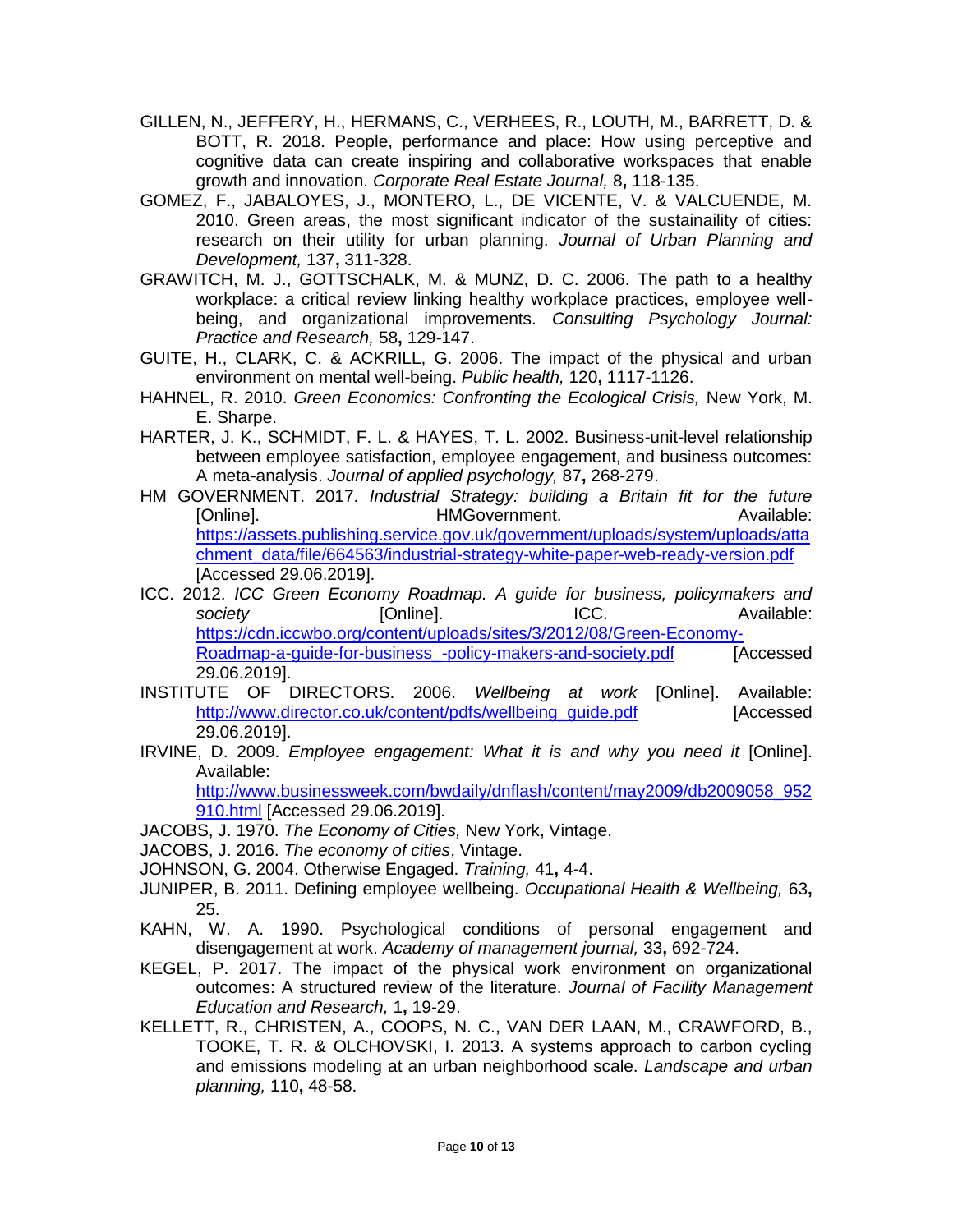- <span id="page-10-3"></span>KENNET, M. & KAMARUDIN, N. 2012. *Green Economics: The Greening of Asia and China* [Online]. The Green Economics Institute. Available: <http://www.greeneconomics.org.uk/> [Accessed 29.06.2018].
- <span id="page-10-8"></span>KNIGHT, R. V. 1995. Knowledge-based development: policy and planning implications for cities. *Urban studies,* 32**,** 225-260.
- <span id="page-10-11"></span>KONIJNENDIJK, C. C., ANNERSTEDT, M., BUSSE NIELSEN, A. & MARUTHAVEERAN, S. 2013. Benefits of urban parks. A systematic review. A report for IFPRA. Copenhagen & Alnarp: IFPRA.
- <span id="page-10-16"></span>KWALLEK, N., SOON, K. & LEWIS, C. M. 2007. Work week productivity, visual complexity, and individual environmental sensitivity in three offices of different color interiors. *Color Research & Application: Endorsed by Inter‐Society Color Council, The Colour Group (Great Britain), Canadian Society for Color, Color Science Association of Japan, Dutch Society for the Study of Color, The Swedish Colour Centre Foundation, Colour Society of Australia, Centre Français de la Couleur,* 32**,** 130-143.
- LEITER, M. P. & MASLACH, C. 1998. Burnout. En H. Friedman (Ed.). Encyclopedia of Mental Health. San Diego, CA: Academic Press.
- <span id="page-10-14"></span>MACEY, W. H., SCHNEIDER, B., BARBERA, K. M. & YOUNG, S. A. 2009. *Employee engagement: Tools for analysis, practice, and competitive advantage*, Wiley Online Library.
- <span id="page-10-4"></span>MAHROUM, S., HUGGINS, R., CLAYTON, N., PAIN, K. & TAYLOR, P. 2008. *Innovation by adoption: measuring and mapping absorptive capacity in UK nations and regions,* London, National Endowment for Science, Technology and the Arts.
- <span id="page-10-2"></span>MALLAWAARACHCHI, H., DE SILVA, L. & RAMEEZDEEN, R. 2017. Modelling the relationship between green built environment and occupants' productivity. *Facilities,* 35**,** 170-187.
- <span id="page-10-15"></span>MAY, D. R., GILSON, R. L. & HARTER, L. M. 2004. The psychological conditions of meaningfulness, safety and availability and the engagement of the human spirit at work. *Journal of occupational and organizational psychology,* 77**,** 11-37.
- <span id="page-10-12"></span>MERRIAM, D. 2010. *Urgan green infrastructure. A study of implementation strategies.*  [Online]. Georgia Institute of Technology. Available: [https://smartech.gatech.edu/bitstream/handle/1853/38253/DeeMerriam\\_Urban%](https://smartech.gatech.edu/bitstream/handle/1853/38253/DeeMerriam_Urban%20Green%20Infrastructure.pdf?sequence=1&isAllowed=y) [20Green%20Infrastructure.pdf?sequence=1&isAllowed=y](https://smartech.gatech.edu/bitstream/handle/1853/38253/DeeMerriam_Urban%20Green%20Infrastructure.pdf?sequence=1&isAllowed=y) [Accessed 29.06.2019].
- <span id="page-10-13"></span>MILANI, B. 2000. *Designing the green economy: The postindustrial alternative to corporate globalization,* London, Rowman & Littlefield.
- <span id="page-10-7"></span>MILLENNIUM ECOSYSTEM ASSESSMENT 2005. *Ecosystems and human well-being,*  Washington, DC, Island Press
- <span id="page-10-6"></span>MILLER, N., POGUE, D., GOUGH, Q. & DAVIS, S. 2009. Green buildings and productivity. *Journal of Sustainable Real Estate,* 1**,** 65-89.
- <span id="page-10-9"></span>NEUMAN, M. 2005. The Compact City Fallacy. *Journal of Planning Education and Research,* 25**,** 11-26.
- <span id="page-10-0"></span>NIELSEN, K. & NOBLET, A. 2018. *Organizational Interventions for Health and Wellbeing: A Handbook for Evidence-based Practice*, Routledge.
- <span id="page-10-10"></span>OPPEZZO, M. & SCHWARTZ, D. L. 2014. Give your ideas some legs: The positive effect of walking on creative thinking. *Journal of experimental psychology: learning, memory, and cognition,* 40**,** 1142-1152.
- <span id="page-10-1"></span>PAIN, K. 2019. Investigating behavioural consequences and implications of investing in urban density: A space for complexity theory in planning? .
- <span id="page-10-5"></span>PAIN, K., BLACK, D., BLOWER, J., GRIMMOND, S., HUNT, A., MILCHEVA, S., CRAWFORD, B., DALE, N., DOOLIN, S. & MANNA, S. 2018. *Supporting smart*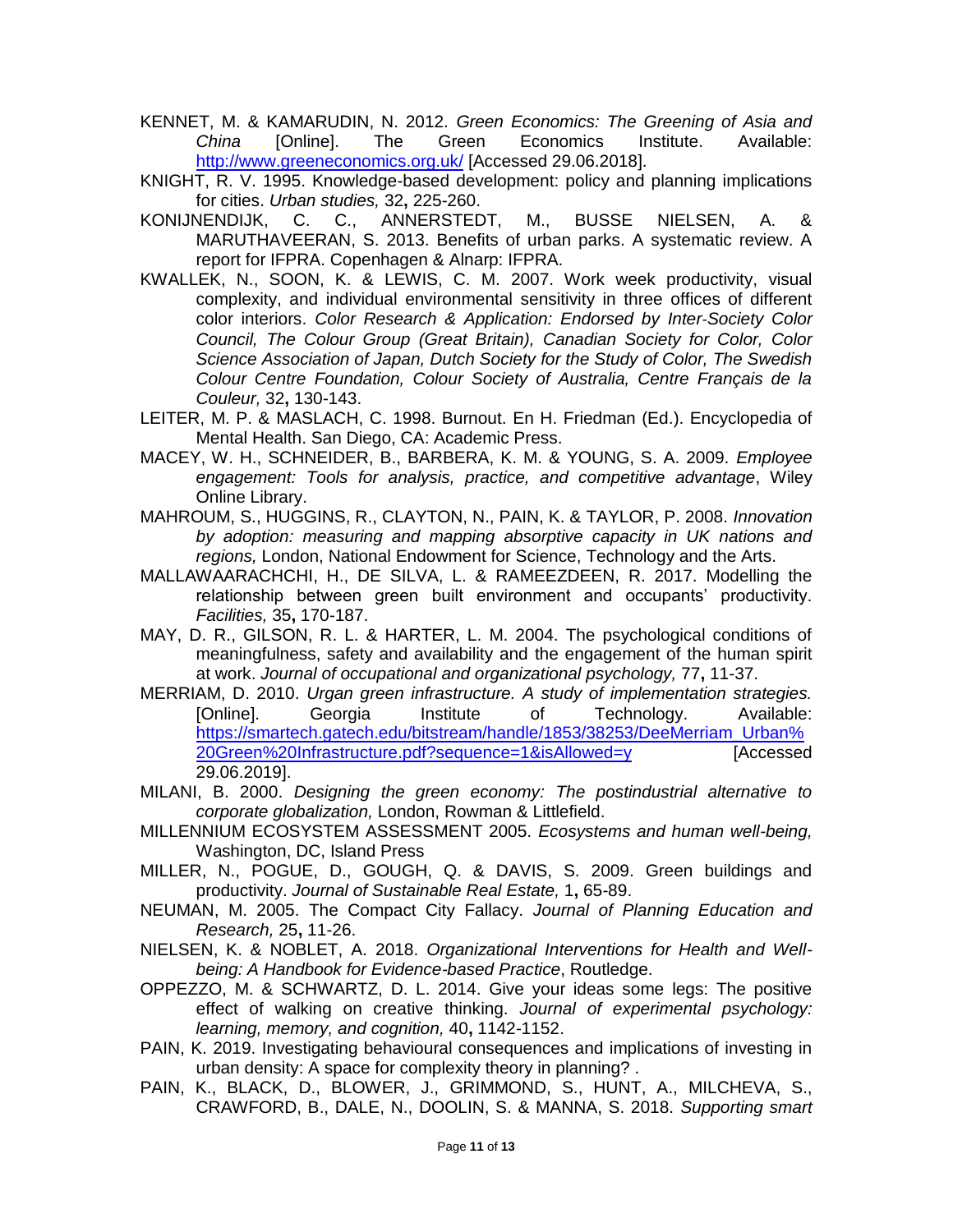*urban growth: Successful Investing in Density.* Department of Real Estate & Planning, University of Reading.

- <span id="page-11-6"></span>PAIN, K. & VAN HAMME, G. 2014. *Changing Urban and Regional Relations in a Globalizing World : Europe as a Global Macro-Region,* Cheltenham, UNITED KINGDOM, Edward Elgar Publishing, Incorporated.
- <span id="page-11-10"></span>PEARSON, L., NEWTON, P. & ROBERTS, P. 2014. *Resilient sustainable cities: a future*, Routledge.
- <span id="page-11-0"></span>RASHID, M. & ZIMRING, C. 2008. A review of the empirical literature on the relationships between indoor environment and stress in health care and office settings: Problems and prospects of sharing evidence. *Environment and Behavior,* 40**,** 151-190.
- <span id="page-11-15"></span>RICHMAN, A. 2006. Everyone wants an engaged workforce how can you create it. *Workspan,* 49**,** 36-39.
- <span id="page-11-17"></span>SAKS, A. M. 2006. Antecedents and consequences of employee engagement. *Journal of managerial psychology,* 21**,** 600-619.
- <span id="page-11-12"></span>SARIMIN, M. & YIGITCANLAR, T. 2012. Towards a comprehensive and integrated knowledge-based urban development model : status quo and directions. . *International Journal of Knowledge-Based Development,* 3**,** 175-192.

<span id="page-11-2"></span>SASSEN, S. 1991. *The Global City,* Princeton, Princeton University Press.

- <span id="page-11-3"></span>SASSEN, S. 1993. *Cities in the World Economy,* Thousand Oaks CA, Pine Forge Press.
- <span id="page-11-7"></span>SCHAUFELI, W. & SALANOVA, M. 2007. Work engagement. *Managing social and ethical issues in organizations,* 135**,** 177.
- <span id="page-11-16"></span>SCHAUFELI, W. B., SALANOVA, M., GONZÁLEZ-ROMÁ, V. & BAKKER, A. B. 2002. The measurement of engagement and burnout: A two sample confirmatory factor analytic approach. *Journal of Happiness studies,* 3**,** 71-92.
- <span id="page-11-4"></span>SCOTT, A. J. 2001. Globalization and the rise of city-regions. *European planning studies,* 9**,** 813-826.
- <span id="page-11-5"></span>TAYLOR, A., BEAVERSTOCK, J. V., COOK, G., PANDIT, N. & PAIN, K. 2003. Financial services clustering and its significance for London. London: Corporation of London.
- <span id="page-11-8"></span>TAYLOR, P., EVANS, D. & PAIN, K. 2006. Organisations of the polycentric metropolis: corporate structures and networks. *In:* HALL, P. & PAIN, K. (eds.) *The Polycentric Metropolis: Learning from Mega-City Regions in Europe. .* Routledge.
- <span id="page-11-14"></span>THE CITY OF NEW YORK, D. 2010. *NYC green infrastructure plan. A sustainable strategy for clean waterways* [Online]. New York: The City of New York, Department of Environmental Protection. Available: [http://www.nyc.gov/html/dep/pdf/green\\_infrastructure/NYCGreenInfrastructurePla](http://www.nyc.gov/html/dep/pdf/green_infrastructure/NYCGreenInfrastructurePlan_LowRes.pdf) [n\\_LowRes.pdf](http://www.nyc.gov/html/dep/pdf/green_infrastructure/NYCGreenInfrastructurePlan_LowRes.pdf) [Accessed 29.06.2019].
- <span id="page-11-13"></span>ULI 2018. Supporting smart urban growth: Successful Investing in Density.
- <span id="page-11-11"></span>UN. 2012. *The Report of the High-Level Meeting on Wellbeing and Happiness: Defining a New Economic Paradigm* [Online]. New York: The Permanent Mission of the Kingdom of Bhutan to the United Nations. Available: [https://sustainabledevelopment.un.org/content/documents/617BhutanReport\\_WE](https://sustainabledevelopment.un.org/content/documents/617BhutanReport_WEB_F.pdf) **[B\\_F.pdf](https://sustainabledevelopment.un.org/content/documents/617BhutanReport_WEB_F.pdf)** [Accessed 29.06.2019].
- <span id="page-11-9"></span>UNDESA. 2015. *World urbanization prospects: The 2014 revision* [Online]. Available: <https://esa.un.org/unpd/wup/Publications/Files/WUP2014-Report.pdf> [Accessed 29.06.2019].
- <span id="page-11-1"></span>UNEP. 2010. *Green Economy Report: A Preview, United Nations Environment*  **Programme [Online]. CONLINES** *Programme* **Available:** [https://unep.ch/etb/publications/Green%20Economy/GER%20Preview%20v2.0.p](https://unep.ch/etb/publications/Green%20Economy/GER%20Preview%20v2.0.pdf) [df](https://unep.ch/etb/publications/Green%20Economy/GER%20Preview%20v2.0.pdf) [Accessed 29.06.2019].